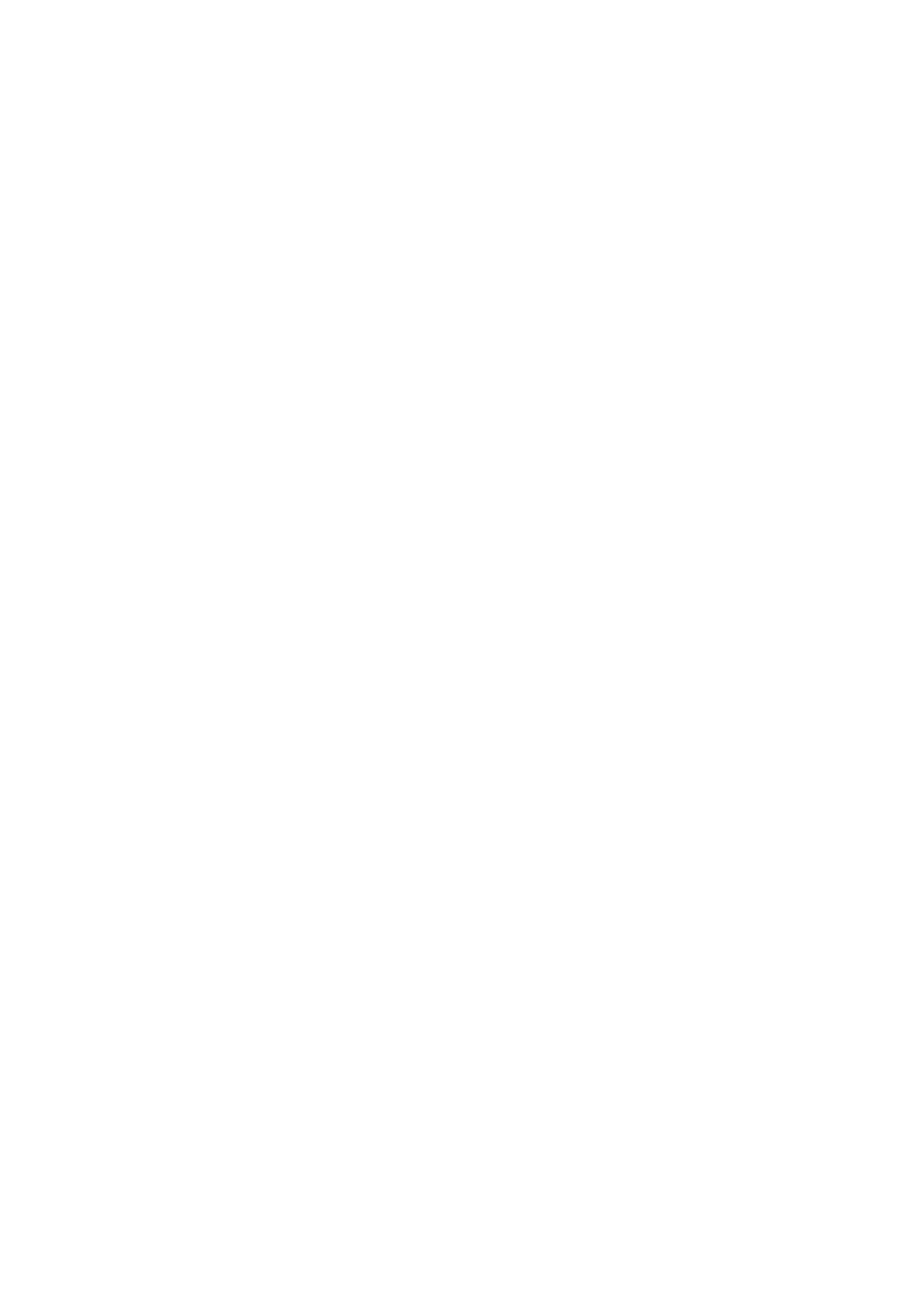## Red Hat JBoss Developer Studio 8.0 Update Red Hat JBoss Developer Studio

Information for users updating JBoss Developer Studio

Red Hat Customer Content Services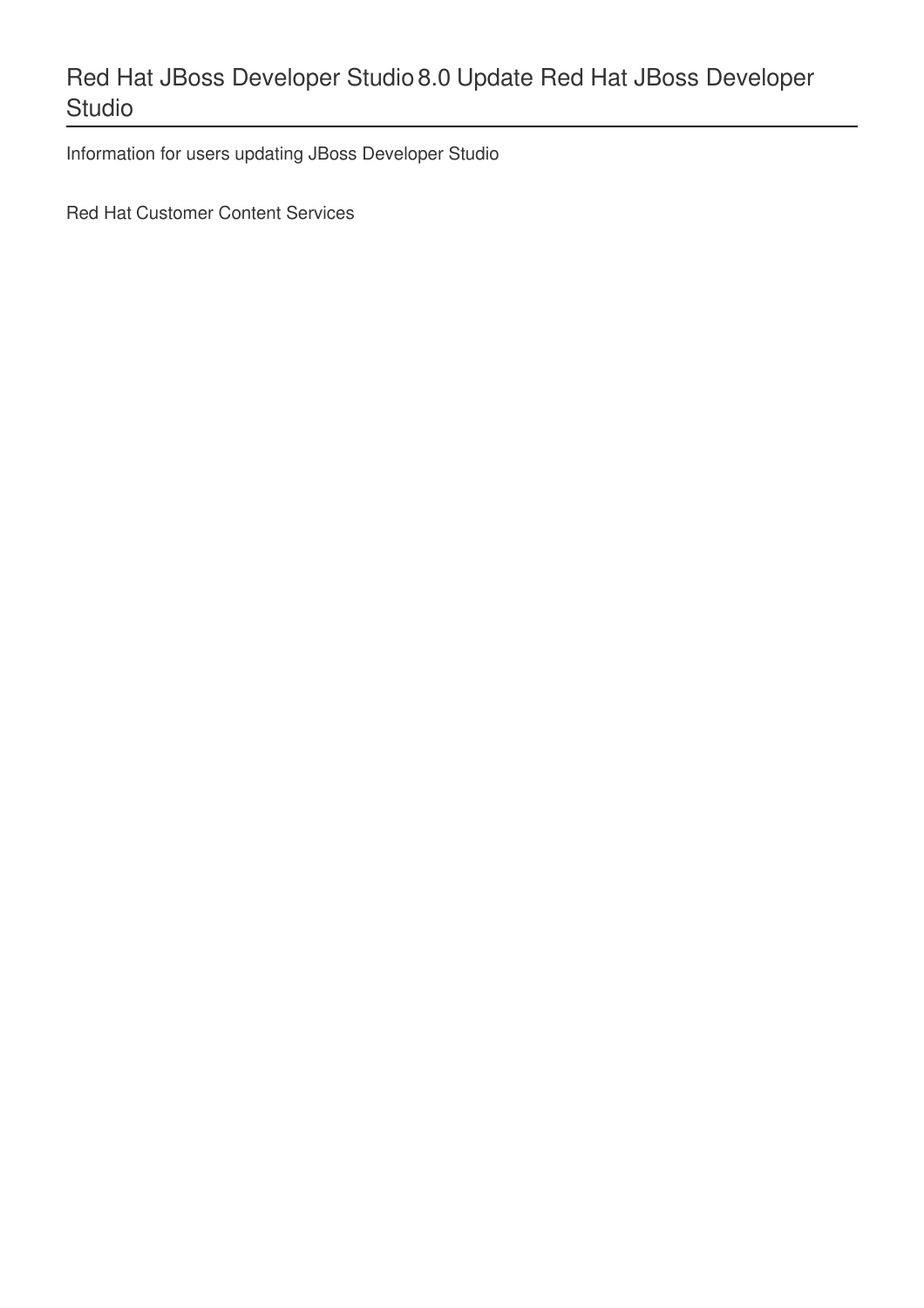## **Legal Notice**

Copyright © 2014 Red Hat, Inc.

This document is licensed by Red Hat under the Creative Commons [Attribution-ShareAlike](http://creativecommons.org/licenses/by-sa/3.0/) 3.0 Unported License. If you distribute this document, or a modified version of it, you must provide attribution to Red Hat, Inc. and provide a link to the original. If the document is modified, all Red Hat trademarks must be removed.

Red Hat, as the licensor of this document, waives the right to enforce, and agrees not to assert, Section 4d of CC-BY-SA to the fullest extent permitted by applicable law.

Red Hat, Red Hat Enterprise Linux, the Shadowman logo, JBoss, OpenShift, Fedora, the Infinity logo, and RHCE are trademarks of Red Hat, Inc., registered in the United States and other countries.

Linux ® is the registered trademark of Linus Torvalds in the United States and other countries.

Java ® is a registered trademark of Oracle and/or its affiliates.

XFS ® is a trademark of Silicon Graphics International Corp. or its subsidiaries in the United States and/or other countries.

MySQL ® is a registered trademark of MySQL AB in the United States, the European Union and other countries.

Node.js ® is an official trademark of Joyent. Red Hat Software Collections is not formally related to or endorsed by the official Joyent Node.js open source or commercial project.

The OpenStack ® Word Mark and OpenStack logo are either registered trademarks/service marks or trademarks/service marks of the OpenStack Foundation, in the United States and other countries and are used with the OpenStack Foundation's permission. We are not affiliated with, endorsed or sponsored by the OpenStack Foundation, or the OpenStack community.

All other trademarks are the property of their respective owners.

#### **Abstract**

This document details how to update JBoss Developer Studio.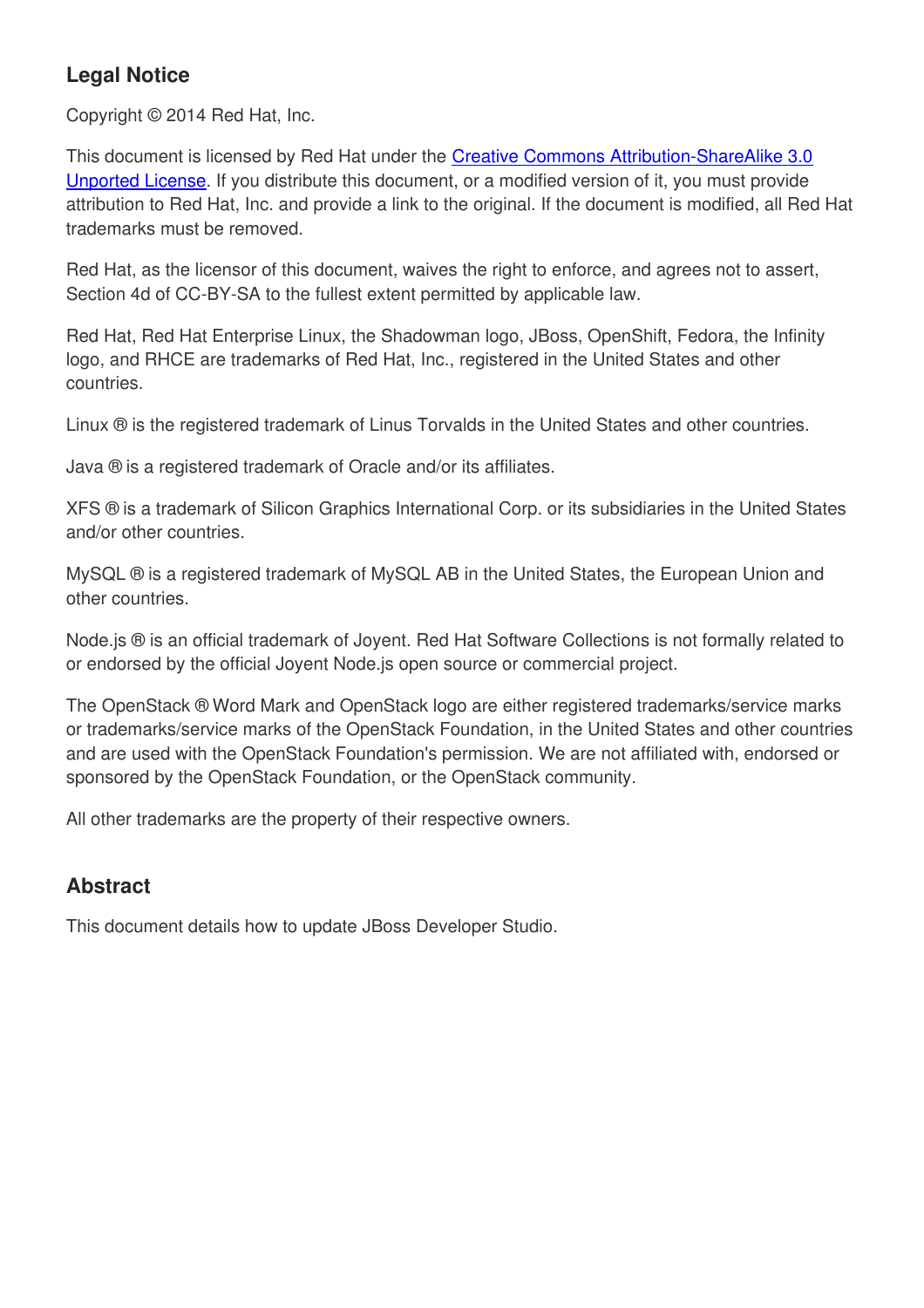### **Table of Contents**

| 3. UPDATE THE VERSION OF ECLIPSE USED WITH JBOSS DEVELOPER STUDIO BYOE [1, 3 |  |
|------------------------------------------------------------------------------|--|
|                                                                              |  |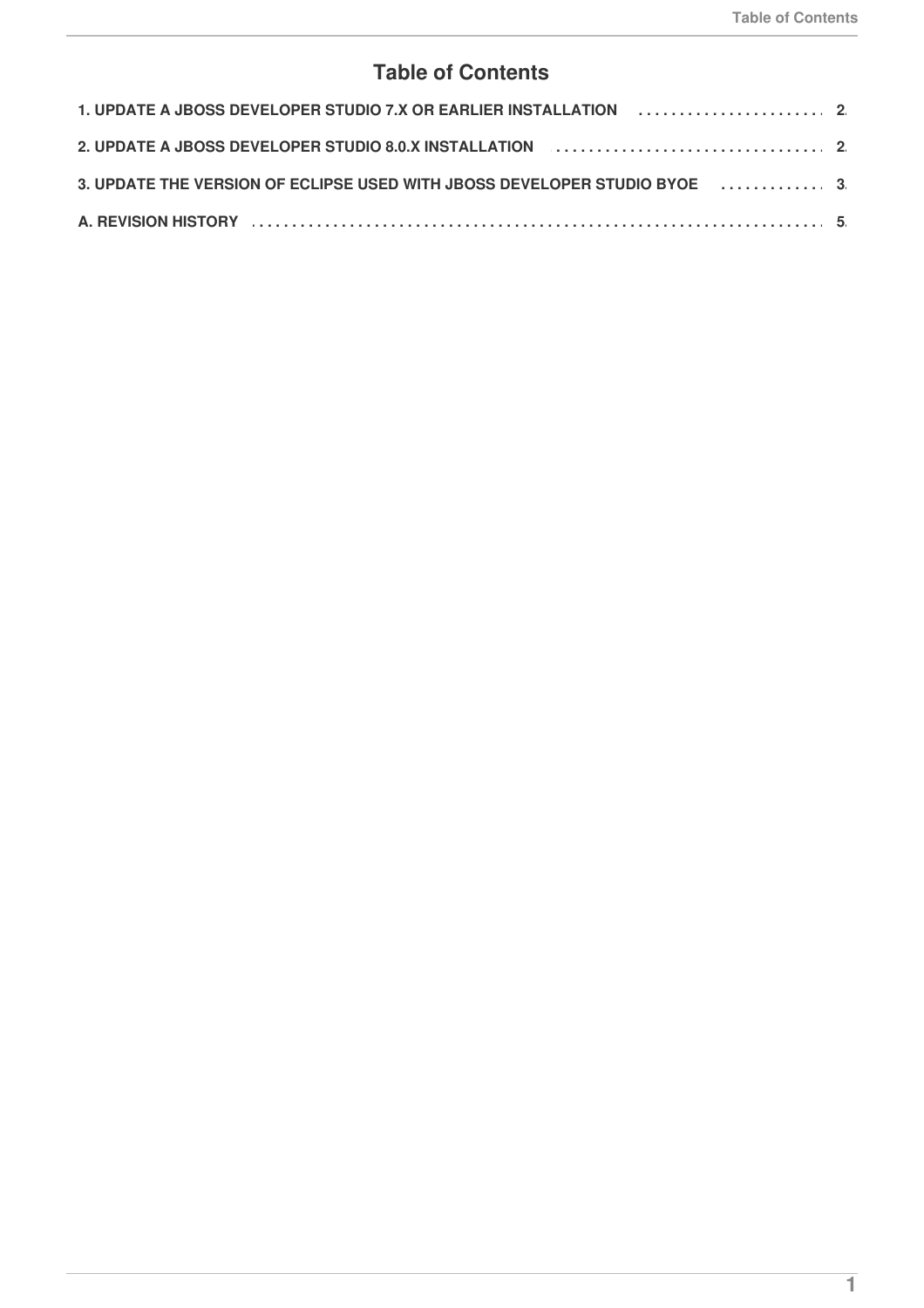## <span id="page-5-0"></span>**1. UPDATE A JBOSS DEVELOPER STUDIO 7.X OR EARLIER INSTALLATION**

It is not possible to update an existing JBoss Developer Studio 7.x or earlier installation to JBoss Developer Studio 8.0. This is because they are based on different versions of Eclipse; for example, JBoss Developer Studio 7.x is based on Eclipse Kepler (4.3) but JBoss Developer Studio 8.0 is based on Eclipse Luna (4.4).

To use JBoss Developer Studio 8.0, you must do one of the following:

- For JBoss Developer Studio stand-alone, install a fresh instance of JBoss Developer Studio 8.0 stand-alone.
- For JBoss Developer Studio Bring-Your-Own-Eclipse (BYOE), update Eclipse to version Luna (4.4) and install a fresh instance of JBoss Developer Studio 8.0 BYOE.

For information on installing JBoss Developer Studio, see Install Red Hat JBoss [Developer](https://access.redhat.com/documentation/en-US/Red_Hat_JBoss_Developer_Studio/8.0/html/Install_Red_Hat_JBoss_Developer_Studio/) Studio.



#### **WARNING**

Before using JBoss Developer Studio 8.0 with a workspace generated by an earlier version of the IDE, you are advised to back up the workspace. In addition to your project files, your workspace contains meta-data about customized settings and preferences for the IDE. To back up your workspace, either copy the workspace directory to a backup location or save it as a compressed file.



#### **NOTE**

You can use different versions of JBoss Developer Studio stand-alone or JBoss Developer Studio BYOE alongside each other by installing them in different directories or installing them onto different Eclipse instances, respectively.

#### [Report](https://issues.jboss.org/secure/CreateIssueDetails!init.jspa?issuetype=1&environment=Build+Name%3A+22959%2C+Update+Red+Hat+JBoss+Developer+Studio-8.0%0ABuild+Date%3A+21-01-2015+13%3A18%3A11%0ATopic+ID%3A+22604-718000+%5BLatest%5D&description=Title%3A+Update+a+JBoss+Developer+Studio+7.x+or+Earlier+Installation%0A%0ADescribe+the+issue%3A%0A%0A%0ASuggestions+for+improvement%3A%0A%0A%0AAdditional+information%3A&pid=12310980) a bug

## <span id="page-5-1"></span>**2. UPDATE A JBOSS DEVELOPER STUDIO 8.0.X INSTALLATION**

You can update an existing JBoss Developer Studio 8.0.x installation to JBoss Developer Studio 8.0.y. This is because they are based on the same base version of Eclipse, namely Luna (4.4).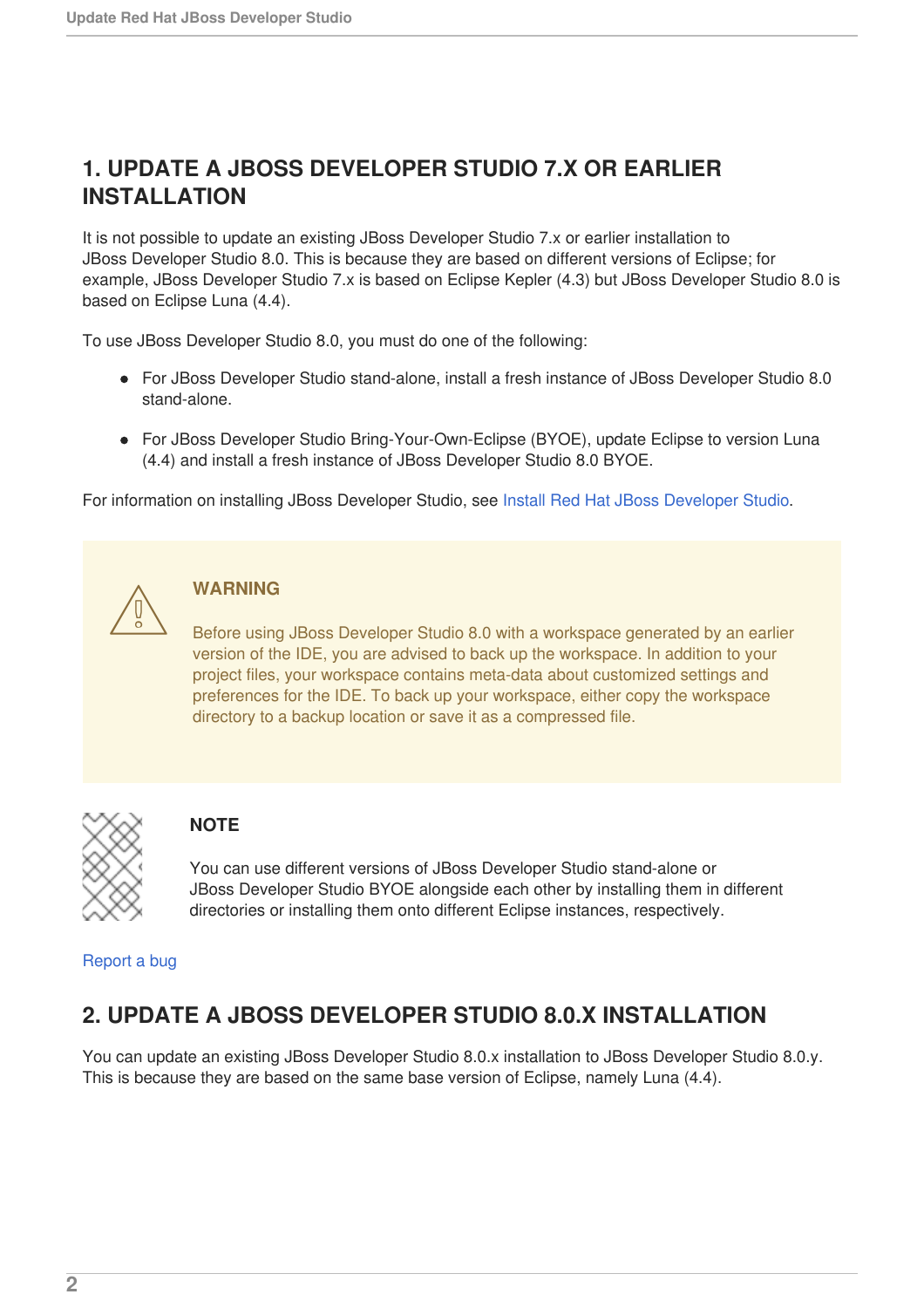

#### **WARNING**

Before updating, you are advised to back up your workspace. In addition to your project files, your workspace contains meta-data about customized settings and preferences for the IDE. To back up your workspace, either copy the workspace directory to a backup location or save it as a compressed file.

You may be automatically notified by the IDE when the JBoss Developer Studio 8.0.y update is available, depending on your IDE settings for automatic updates. Alternatively, instructions are given here for manually checking for and applying the JBoss Developer Studio 8.0.y update.

To manually locate and apply the JBoss Developer Studio 8.0.y update, complete the following steps:

- 1. In the IDE, click **Window**→**Preferences**, expand **Install/Update** and click **Available Software Sites**.
- 2. In the **Available Software Sites** table, ensure the URL <https://devstudio.redhat.com/updates/8.0/> is listed or, if not listed, add it.
- 3. Close the **Preferences** window.
- 4. Click **Help**→**Check for Updates**.
- 5. For any JBoss Developer Studio updates found, follow the on-screen instructions to apply the update.

During the update process you may receive warnings about installing unsigned content. If this is the case, review the details of the content and if satisfied click **OK** to continue with the update. Once updating is complete, you are prompted to restart the IDE. Click **Yes** to restart immediately and **No** if you need to save any unsaved changes to open projects. Note that IDE changes do not take effect until the IDE is restarted.



#### **IMPORTANT**

If you have installed additional plug-ins from JBoss Central and updated versions of these plug-ins are available with this release of JBoss Developer Studio, you must update the plug-ins independently after first updating JBoss Developer Studio. To install the updated version of an already installed plug-in, from the JBoss Central **Software/Update** tab select to install the plug-in as if it is new and follow the installation wizard instructions.

[Report](https://issues.jboss.org/secure/CreateIssueDetails!init.jspa?issuetype=1&environment=Build+Name%3A+22959%2C+Update+Red+Hat+JBoss+Developer+Studio-8.0%0ABuild+Date%3A+21-01-2015+13%3A18%3A11%0ATopic+ID%3A+22704-736798+%5BLatest%5D&description=Title%3A+Update+a+JBoss+Developer+Studio+8.0.x+Installation%0A%0ADescribe+the+issue%3A%0A%0A%0ASuggestions+for+improvement%3A%0A%0A%0AAdditional+information%3A&pid=12310980) a bug

## <span id="page-6-0"></span>**3. UPDATE THE VERSION OF ECLIPSE USED WITH JBOSS DEVELOPER STUDIO BYOE**

JBoss Developer Studio 8.0 Bring-Your-Own-Eclipse (BYOE) supports Eclipse Luna only. If you update the version of Eclipse you are using to Mars (4.5) or later and install JBoss Developer Studio 8.0 BYOE onto it, any problems that occur from this combination are not supported by Red Hat.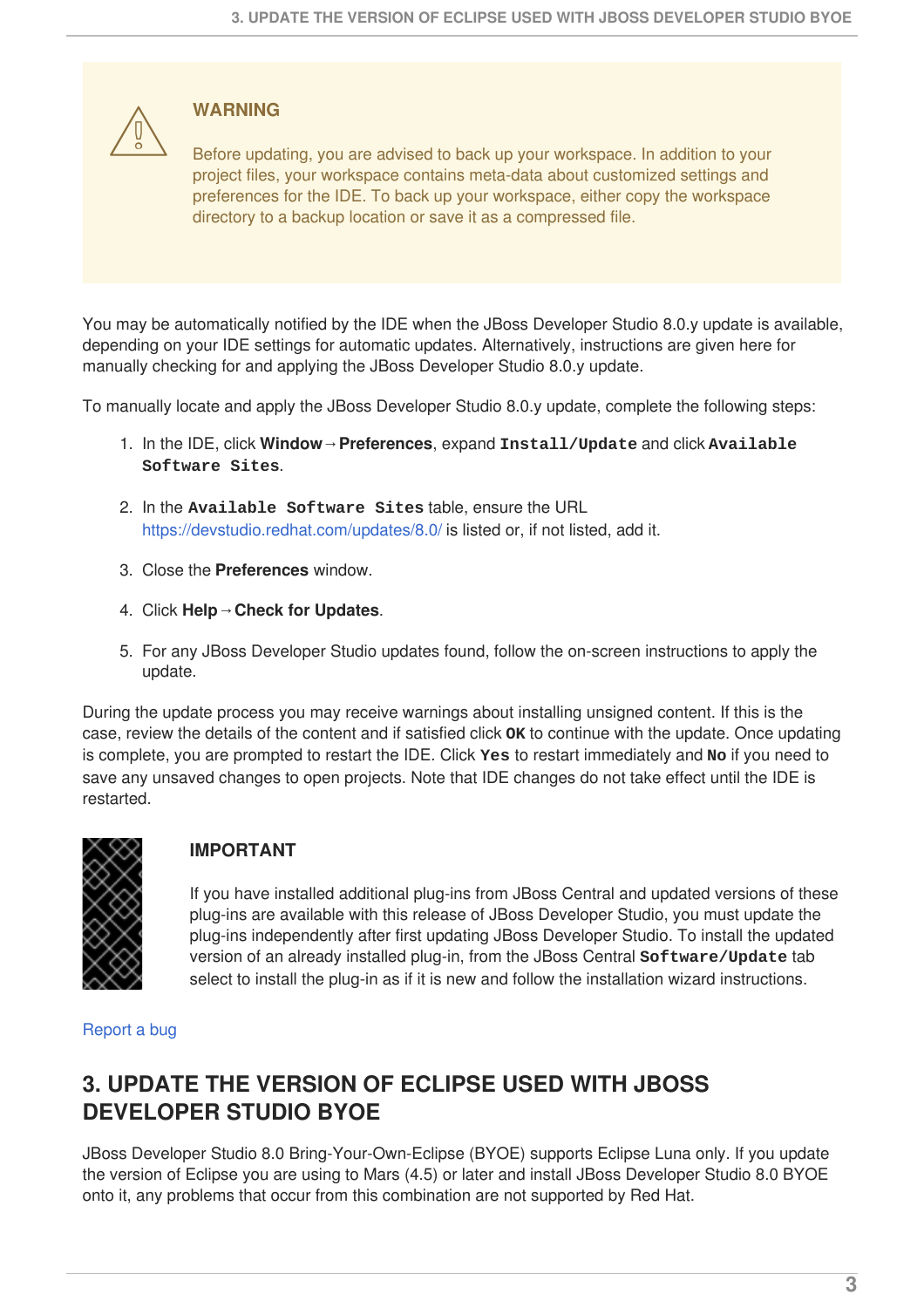Information about the supported versions of Eclipse for each JBoss Developer Studio BYOE release is given in the table below.

|  |  | Table 1. JBoss Developer Studio BYOE Releases and Supported Eclipse Versions |  |
|--|--|------------------------------------------------------------------------------|--|
|  |  |                                                                              |  |

| JBoss Developer Studio BYOE Release | <b>Supported Eclipse Version</b> |
|-------------------------------------|----------------------------------|
| JBoss Developer Studio 8.x          | Eclipse Luna (4.4)               |
| JBoss Developer Studio 7.x          | Eclipse Kepler (4.3)             |
| JBoss Developer Studio 6.x          | Eclipse Juno (4.2)               |

#### [Report](https://issues.jboss.org/secure/CreateIssueDetails!init.jspa?issuetype=1&environment=Build+Name%3A+22959%2C+Update+Red+Hat+JBoss+Developer+Studio-8.0%0ABuild+Date%3A+21-01-2015+13%3A18%3A11%0ATopic+ID%3A+13416-718032+%5BLatest%5D&description=Title%3A+Update+the+Version+of+Eclipse+Used+with+JBoss+Developer+Studio+BYOE%0A%0ADescribe+the+issue%3A%0A%0A%0ASuggestions+for+improvement%3A%0A%0A%0AAdditional+information%3A&pid=12310980) a bug